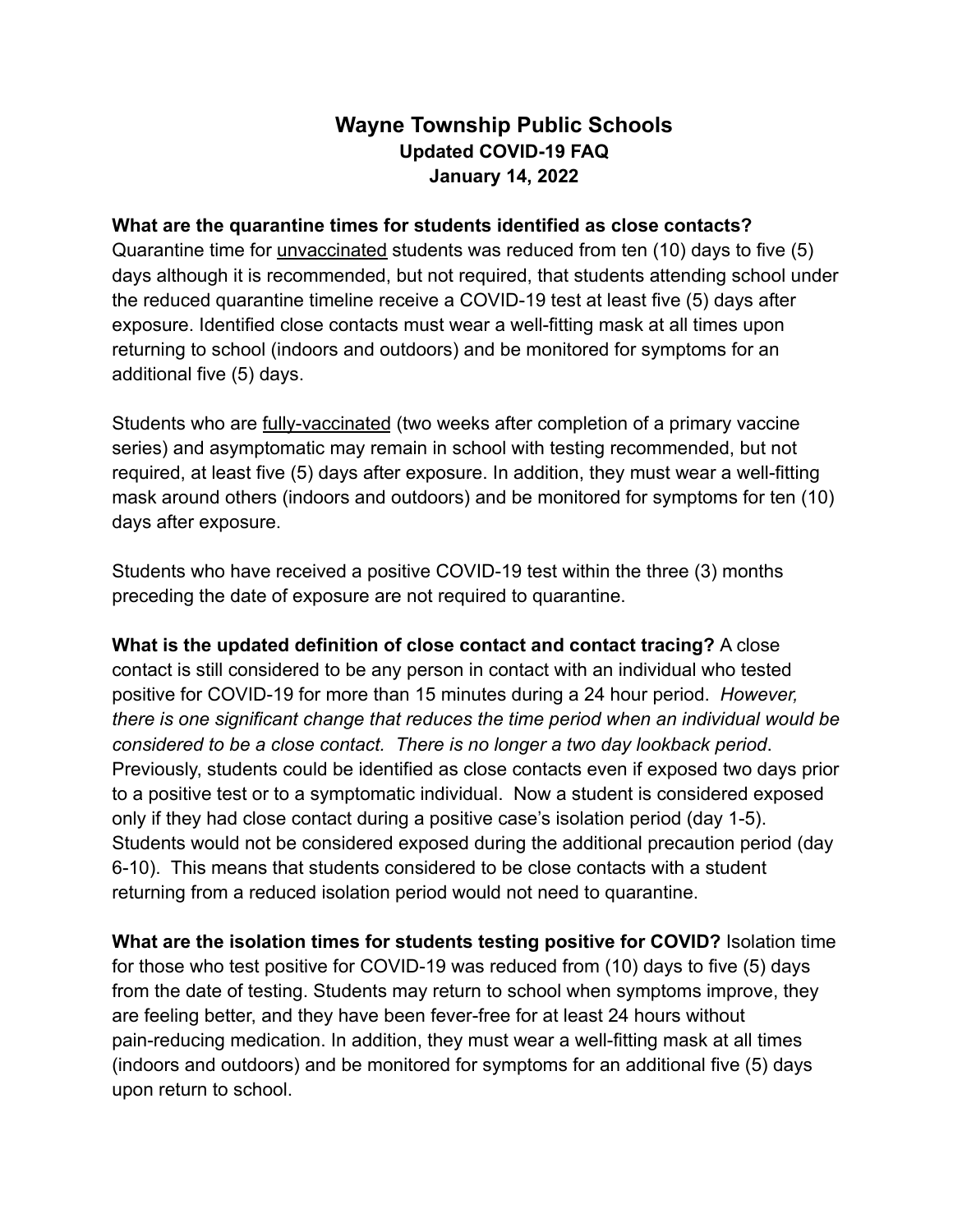# **Are there exceptions to those affected who may be able to reduce isolation and quarantine periods?**

The reduced isolation period does not apply to those whose illness included evidence of lower respiratory disease, shortness of breath, or difficulty breathing, and those close contacts or individuals who tested positive with weakened immune systems, are medically fragile, or are unable to wear a mask properly and consistently. These students would be required to isolate or quarantine for ten (10) days.

# **Can my child have an antibody test to determine the need for quarantine following close contact with someone who has COVID-19?**

No. According to CDC guidance, an antibody test is not to be used to determine the need for quarantine following close contact with someone who has COVID-19. Unvaccinated persons, including those who have previously tested antibody positive, should follow current guidance to prevent COVID-19 infection. Only students who have received a positive COVID-19 test within the three (3) months preceding the date of exposure are not required to quarantine.

## **When will these changes to the guidance be implemented in WTPS?**

The new guidance will be implemented beginning Tuesday January 18, 2022.

### **Will I be able to reduce my child's quarantine or isolation period to five days if they were identified as a close contact or tested positive before January 18th?** No. Those who have been advised to isolate or quarantine for ten (10) days must

complete the amount of time isolating or quarantining as per the earlier guidance. The new protocols apply only to those who test positive or who are directed to quarantine from Tuesday, January 18, 2022 or later.

| If you were directed to isolate or quarantine on: Your return date is: |                         |
|------------------------------------------------------------------------|-------------------------|
| Thursday, January 13th                                                 | Monday, January 24th    |
| Friday, January 14th                                                   | Tuesday, January 25th   |
| Saturday, January 15th                                                 | Wednesday, January 26th |
| Sunday, January 16th                                                   | Thursday, January 27th  |
| Monday, January 17th                                                   | Friday, January 28th    |
| Tuesday, January 18th                                                  | Monday, January 24th    |

#### **Example:**